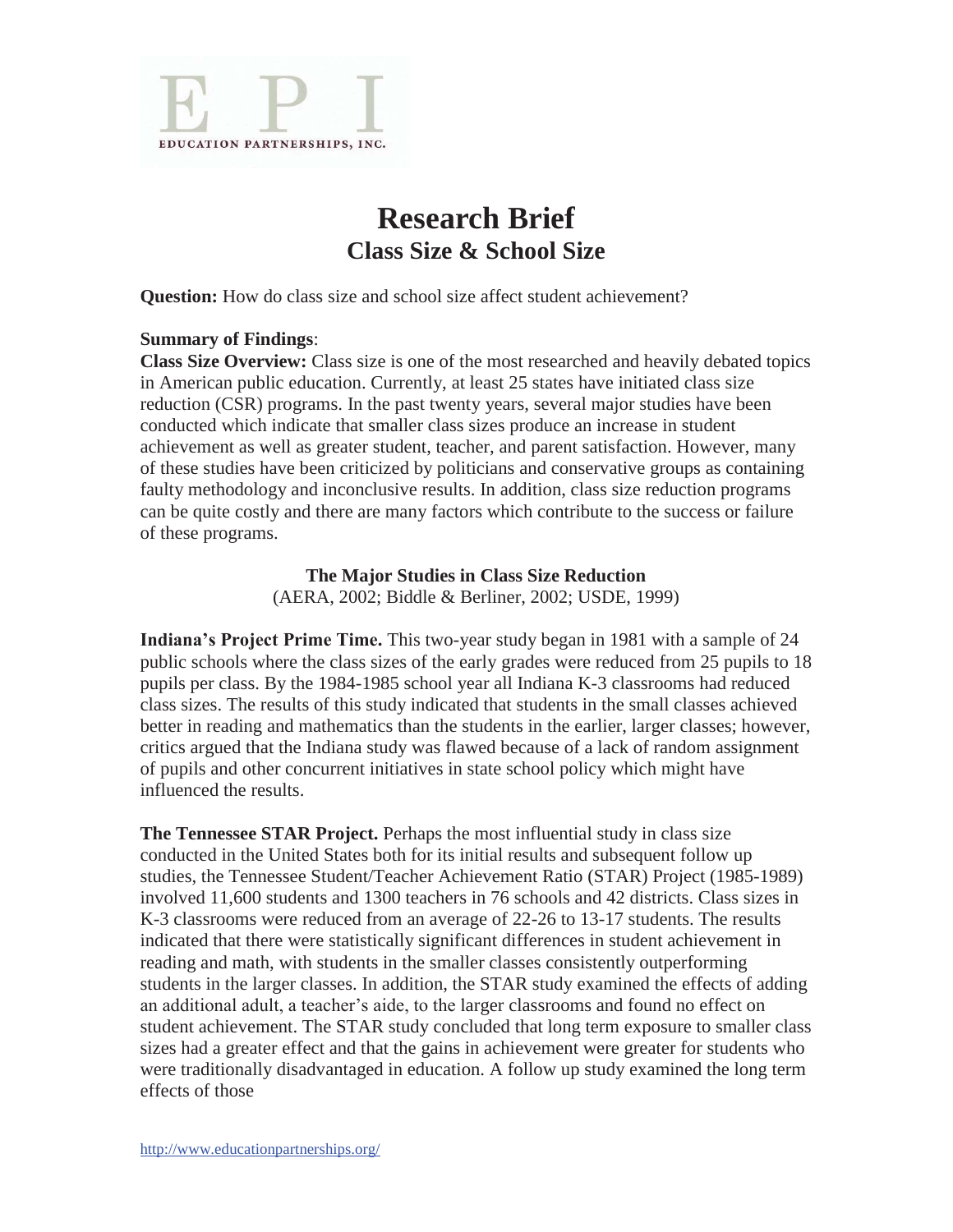

early small classrooms and they indicate that those students continued to outperform other students in grades 4, 6, and 8 (McRobbie, Finn, & Harmon, 1998).

**Wisconsin's SAGE Program.** Wisconsin's Student Achievement Guarantee in Education (SAGE) Project focused on targeting those students who were considered disadvantaged, such as low-income and minority students, by increasing the number of small, early grade classes. Beginning in 1996 and 1997, the program reduced class sizes in grades K-3 in school districts where at least 50% of the students were living below the poverty level. Class sizes were reduced to 15 or fewer students; findings indicated greater gains in achievement scores in language arts, reading, and mathematics for those students in the smaller classes. These results support the STAR findings; specifically, relatively larger gains were found for African American students.

**The California Class Size Reduction Program.** In 1996 California announced a policy that provided \$650 pupil for all primary schools which would reduce class sizes in the early grades from an average of more than 28 students per teacher to not more than 20 students. The results of the study have currently proven to be inconclusive (Bohrnstedt  $\&$ Stecher, 1999; 2002) and critics point out several flaws in the study: California's schools were drastically overcrowded so definitions of "small" classes were problematic, perstudent funding was inadequate, other programs and facilities were reduced in order to provide smaller classes, and the need for more teachers often resulted in the hiring of non-certified, under-prepared teachers.

# **Summary of Conclusions**

Although there have been flaws and issues resulting from these studies and other studies conducted across the country, most groups examining the relationship between class size and student achievement have generated the following conclusions:

- Long term exposure to smaller class sizes in the early grades creates greater advantages for students in American schools, especially academic achievement in reading and mathematics.
- Greater gains occur for students in class sizes of less than 20 students. Many groups recommend a range of 13-17 pupils per class.
- Greater gains occur for students who have been considered educationally disadvantaged such as minority and low-income students.
- Gains from small classes in the early grades are retained when students return to larger classes and the gains remain present in later grades.
- Evidence of the advantages of small classes in upper grades and high school has so far been inconclusive.
- Class size reduction programs may shrink the achievement gap, reduce grade retention, result in fewer disciplinary actions, less dropping out, and more students taking college entrance exams (Krueger & Whitmore, 2001).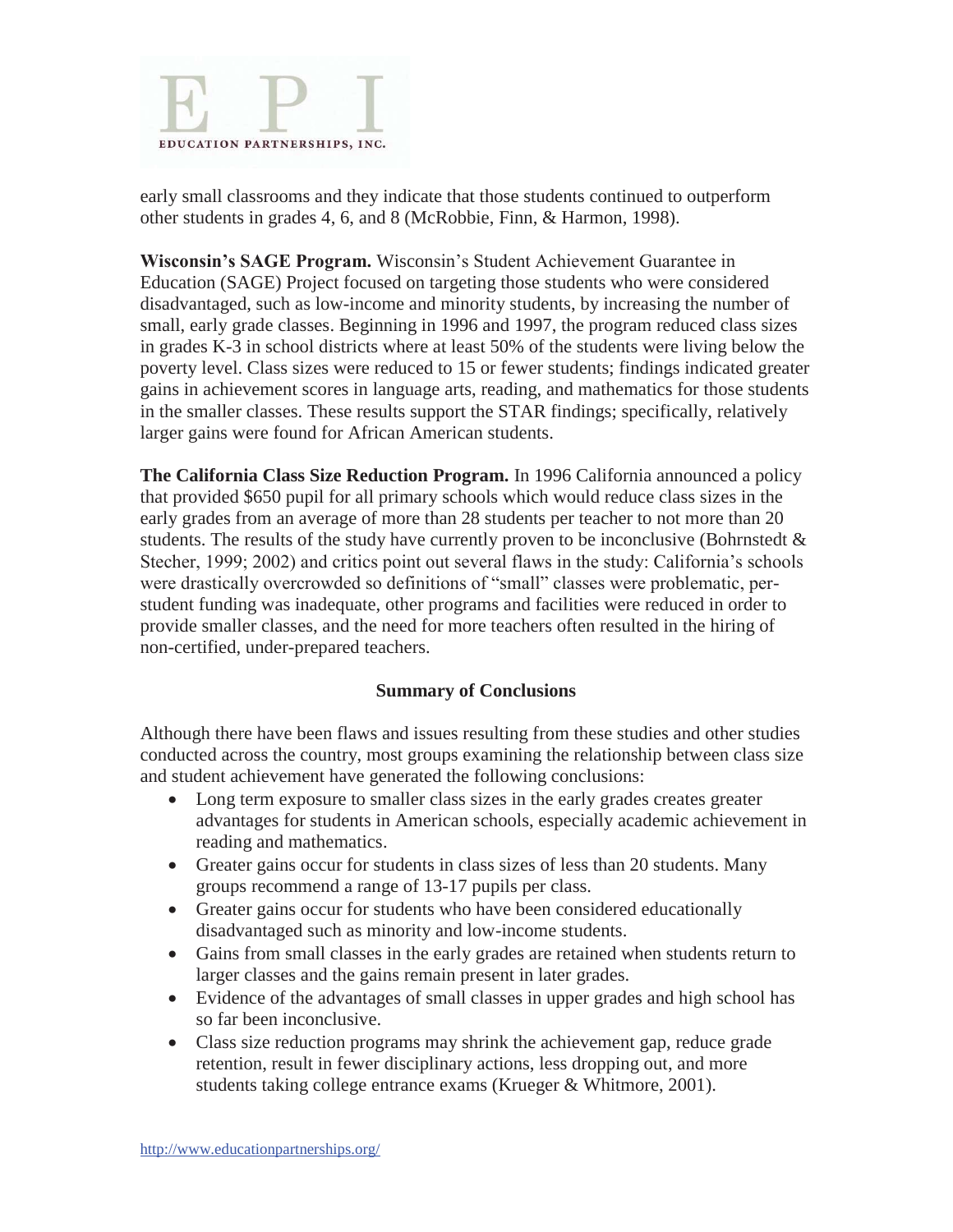

# **Possible Explanations for Results**

Researchers have sought to find explanations for the increase in student achievement in small classes and several theories have emerged:

- Teacher workloads are reduced.
- Smaller classes minimize discipline problems.
- Teachers are able to provide individualized attention and better match instruction with students' ability levels.
- Increase in student/teacher interaction and higher levels of student participation.
- More time spent on instruction.
- Increase in parent/teacher interaction.
- Teachers may implement a variety of instructional strategies.

#### **Critics of Class Size Reduction**

Class size reduction programs have been criticized for flawed research methodology (Hanushek, 1999), have been touted as creating teacher shortages (Laine & Ward, 2000), and have been deemed too expensive. However, supporters of class size reduction programs argue that the research of critics such as Hanushek is also flawed and that many critics of CSR support a conservative agenda which supports the privatization of public schools and opposes teacher unions and increases in public spending (Biddle & Berliner, 2002). In addition, defenders of CSR programs point out that **class size** (dividing the number of students by the number of regular classroom teachers) is often confused with **student/teacher ratio** (dividing the number of student by certified personnel) which can be misleading. Even if one chooses to ignore the statistical results of CSR research, studies have indicated that students, parents, and teachers support smaller class sizes for a variety of reasons including fostering classroom climate, an improvement in teacher morale, and more positive student and parent attitudes about education.

# **Suggestions for Creating Successful Class Size Reduction Programs**

Several suggestions have been made for fostering successful CSR Programs (O'Connell & Smith, 2003):

- Begin early and keep the program for at least two years, if not three to four years.
- Hire qualified teachers.
- If funding is a problem, target minority and low income students first.
- Adequately fund appropriate facilities.
- Allow for flexibility in policies based on needs of each school district.
- $\bullet$  Keep sizes below 20 pupils per class.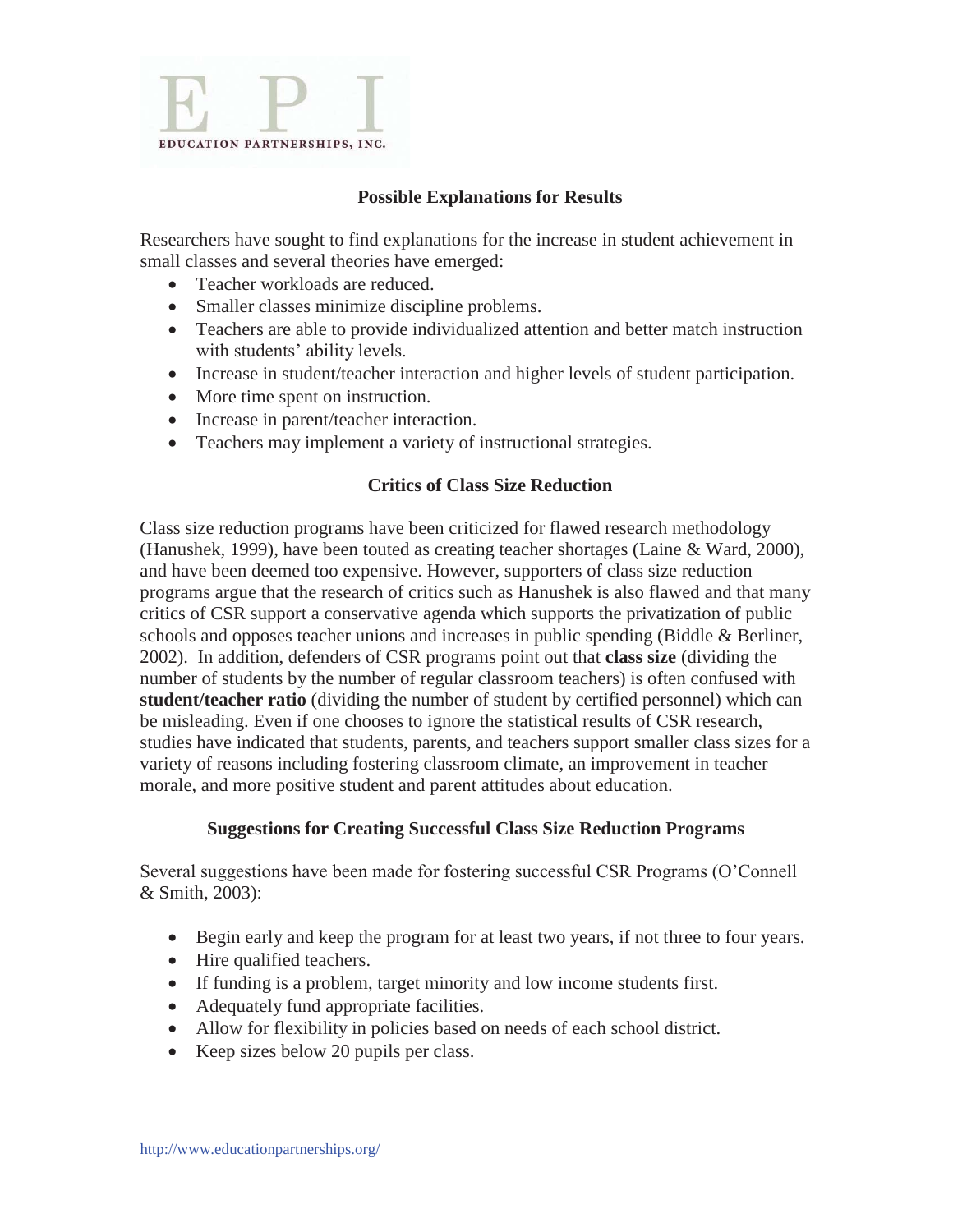

**School Size Overview:** In 1996, Kathleen Cotton, working for the Northwest Regional Educational Laboratory, produced a review of more than 100 documents and 49 research studies examining the relationship between school size and aspects of schooling. She used the definition of "small schools" as elementary schools ranging from 300-400 students and secondary schools ranging from 400-800 students, although there is debate about the appropriate size for a school. Cotton's research review identified several key areas of research and the findings are as follows:

- **Quality of the Curriculum**: Although one argument for larger schools is that they can provide better, more varied curricula, Cotton found there was no reliable relationship between school size and curriculum quality. In addition, when many large schools add courses, they are often the introductory courses in non-core areas, not higher level courses.
- **Cost-Efffectiveness:** Perhaps the greatest argument for school consolidation is that large schools are more cost effective; however, according to Cotton, research on the cost-effectiveness of larger **schools is inconclusive, indicating that the relationship between size and cost varies from school to school.**
- **Academic Achievement:** Cotton found that about half of the student achievement research found no difference in the achievement of students in large and small schools and about half of the research indicated that students perform better in small schools. In addition, larger schools have a negative effect on student achievement for low-income and minority students.
- **Student Attitudes:** Research favors small schools over large schools with respect to student attitudes toward school in general and toward particular school subjects.
- **Social Behavior:** Research shows that small schools have lower incidences of negative social behavior such as truancy, classroom disruption, vandalism, aggressive behavior, theft, etc.
- x **Extracurricular Participation:** Levels of extracurricular participation are higher in small schools and students participate in a greater variety of activities in small schools.
- **Attendance:** Small schools have higher attendance rates than those in large schools, especially for minority and low-SES students.
- Dropouts: Most research indicates that smaller schools have better retention rates than large schools.

Cotton's examination also found that smaller schools have students with better selfconcepts and students who are more likely to exhibit a sense of belonging. In addition, positive correlations have been found between small schools and the establishment of favorable interpersonal relationships among students.

# **Smaller Learning Community Structures**

There are many barriers to dismantling large public schools and replacing them with smaller ones such as iconic notions of high school; lack of time, resources, and technical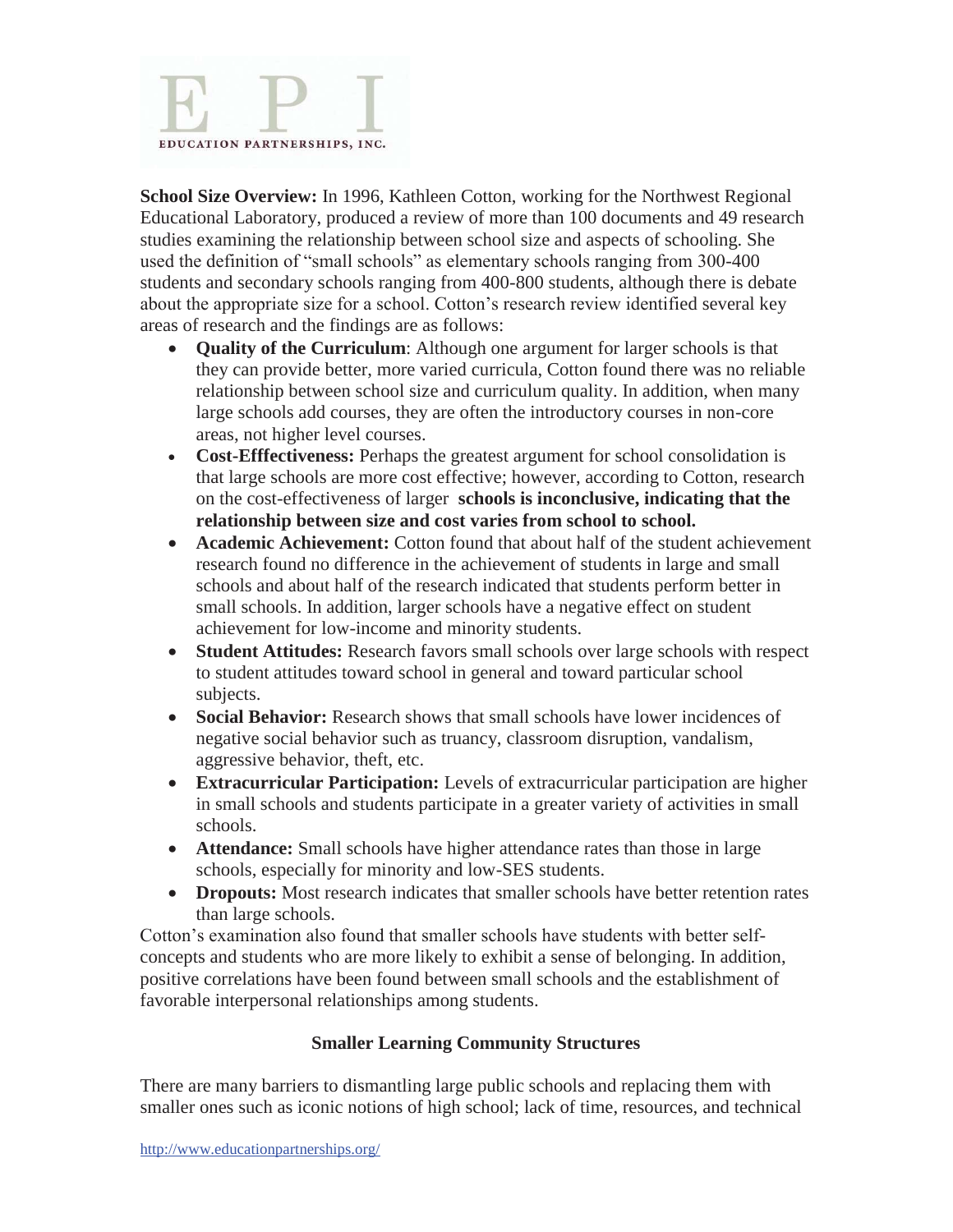

assistance; system impediments such as incentives for large schools; and cost concerns. Therefore, many school districts are opting for smaller learning community structures, programs currently supported by the federal government which defines them as follows:

- **Academies**: Subgroups within schools organized around particular themes.
- x **House plans**: Students in a large group are divided into groups of several hundred across grade levels or by grade levels and students take all courses from their house teachers.
- A School-Within-a-School: Small autonomous programs housed within a larger school building, generally responsible to the district rather than the host school's principal.
- **Magnet Schools:** These programs use a specialty core focus and teachers often team, sharing responsibility for curriculum and evaluation.

There is a wide array of differences in smaller learning community structures and a myriad of programs across the nation currently conducting research on their effectiveness. See Oxley's Small Learning Communities Review of Research at http://www.temple.edu/lss/pdf/Oxley.pdf

#### **Online Resources**:

The SERVE Center for Continuous Improvement

#### www.serve.org

A Regional Education laboratory for the Southeast, SERVE's site contains resources and publications on class size reduction programs.

HEROS: Health and Education Research Operative Services www.heros-inc.org/star.htm

A nonprofit organization that evaluates and assesses programs for children, families, and communities, Heros'site contains information on the data collected in the Tennessee STAR program.

Student Achievement Guarantee in Education Program (SAGE) www.dpi.state.wi.us/dpi/oea/sage/index.html

The SAGE program's website outlining its goals and continuing research and evaluation of the class size reduction initiative.

Class Size Matters

www.classsizematters.org

An organization of parents and others concerned with class sized in New York State which advocates and promotes smaller class sizes.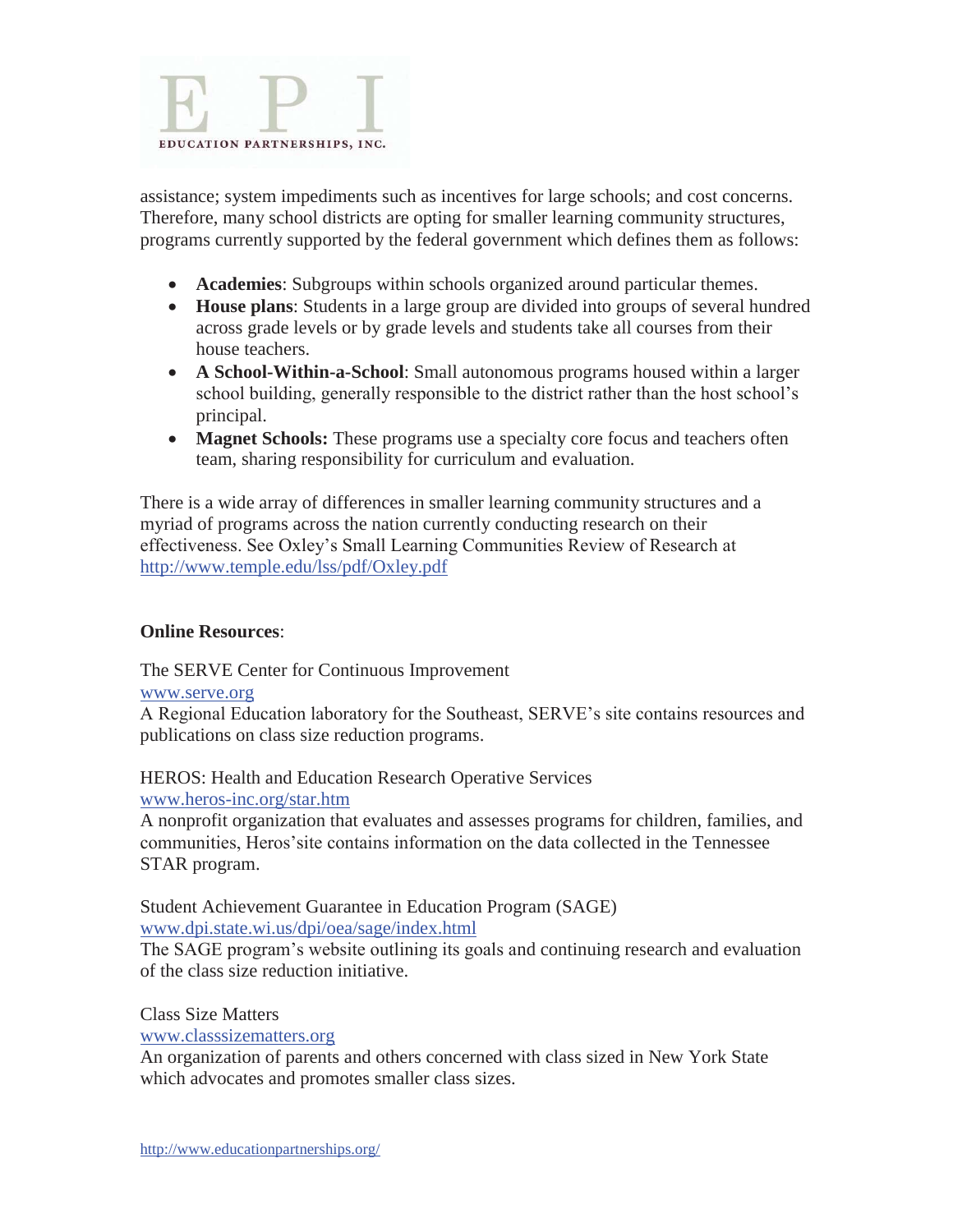

#### Reduce Class Size Now www.reduceclasssizenow.org

A site dedicated to providing research, how-to information, and other news on CSR.

The National Education Association's class size reduction page. www.nea.org/classsize/ Outlines NEA's support of CSR and gives summaries of research in this area.

#### WestEd.

www.wested.org

The Regional Education Laboratory for Arizona, California, Nevada, and Utah which provides research and publications dealing with CSR.

# **Suggest websites and references for further exploration of school size**

National Clearinghouse for Educational Facilities Resource List www.edfacilities.org/rl/size.cfm A website for people who plan, design, build, and maintain K-12 schools. This site provides an abundance of links related to school size.

Education World http://db.education-world.com/perl/browse?cat\_id=4403 Several articles dealing with school size.

School Size, School Climate, and Student Performance www.nwrel.org/scpd/sirs/10/c020.html A link to Cotton's seminal article about school size research.

Bill & Melinda Gates Foundation www.gatesfoundation.org Resources for promoting small schools.

Small Schools Alliance www.smallschools.org A website dedicated to reforming the Los Angeles Unified School District.

Northwest Regional Education Laboratory Small Learning Community Resources http://www.nwrel.org/scpd/sslc/publications.shtml Resources and publications dealing with small learning communities.

# **References for class size** (with links when appropriate)

Achilles, C. M. (1991). *Let's put kids first, finally: Getting class size righ*t*.* Thousand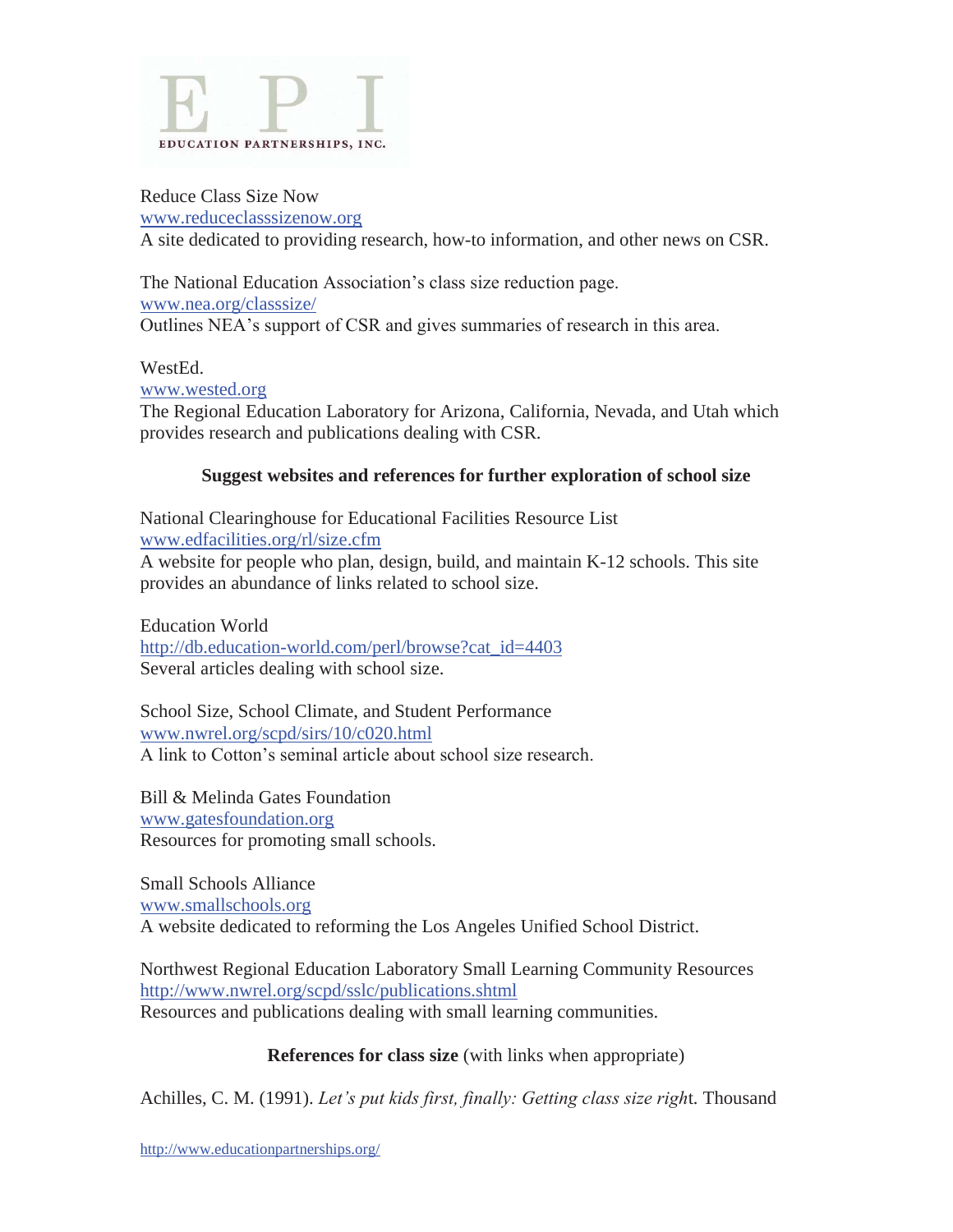

Oaks, CA: Corwin Press.

- American Educational Research Association. (2002, Fall). Class size: Counting students can count. *Research Points: Essential Information for Education Policy, 1*(2), pp. 1-4.
- Biddle, B. J. & Berliner, D. C. (2002). What research says about small classes & their effects. *Educational Policy Reports Project.* San Francisco: WestEd.
- Bohrnstedt, G. W. & Stecher, B. M. (Eds.) (1999.) Class size reduction in California: Early evaluation findings, 1996-1998. Palo Alto, CA: CSR Research Consortium.
- Bohrnstedt, G. W. & Stecher, B. M. (Eds.) (2002). *What we have learned about class size reduction in California. Capstone report.* Sacramento, CA: California Department of Education.
- Hanushek. E. A. (1999) Some findings from an independent investigation of the Tennessee STAR experiment and from other investigations of class size effects *Educational Evaluation and Policy Analysis*, *21*(2), pp. 143-164.
- Krueger, A. B. & Whitmore, D. M. (2001) *Would smaller classes help the Black-White achievement gap?* Princeton, NJ: Princeton University.
- Laine, S. W. M. & Ward, J. G. (Eds.) (2000) Using what we know: a review of the research on implementing class-size reduction initiatives for state and local policymakers. North Central Regional Educational Laboratory.
- McRobbie, J., Finn, J. D. & Harman, P. (1998, August). Class size reduction: Lessons learned from experience. *Policy Brief No. 23* (WestEd.) http://www.wested.org/pub/docs/policy/class\_red.htm
- O'Connell, J. & Smith, S. C. (2000, April). Capitalizing on small class size*. Eric Digest, 136*. http://eric.uoregon.edu
- U.S. Department of Education (1999, March). Reducing class size, what do we know? http://www.ed.gov/pubs/ReducingClass/Class\_size.html

Submitted Date: 9/21/05 By: Dr. Angela Hansen, Northern Arizona University